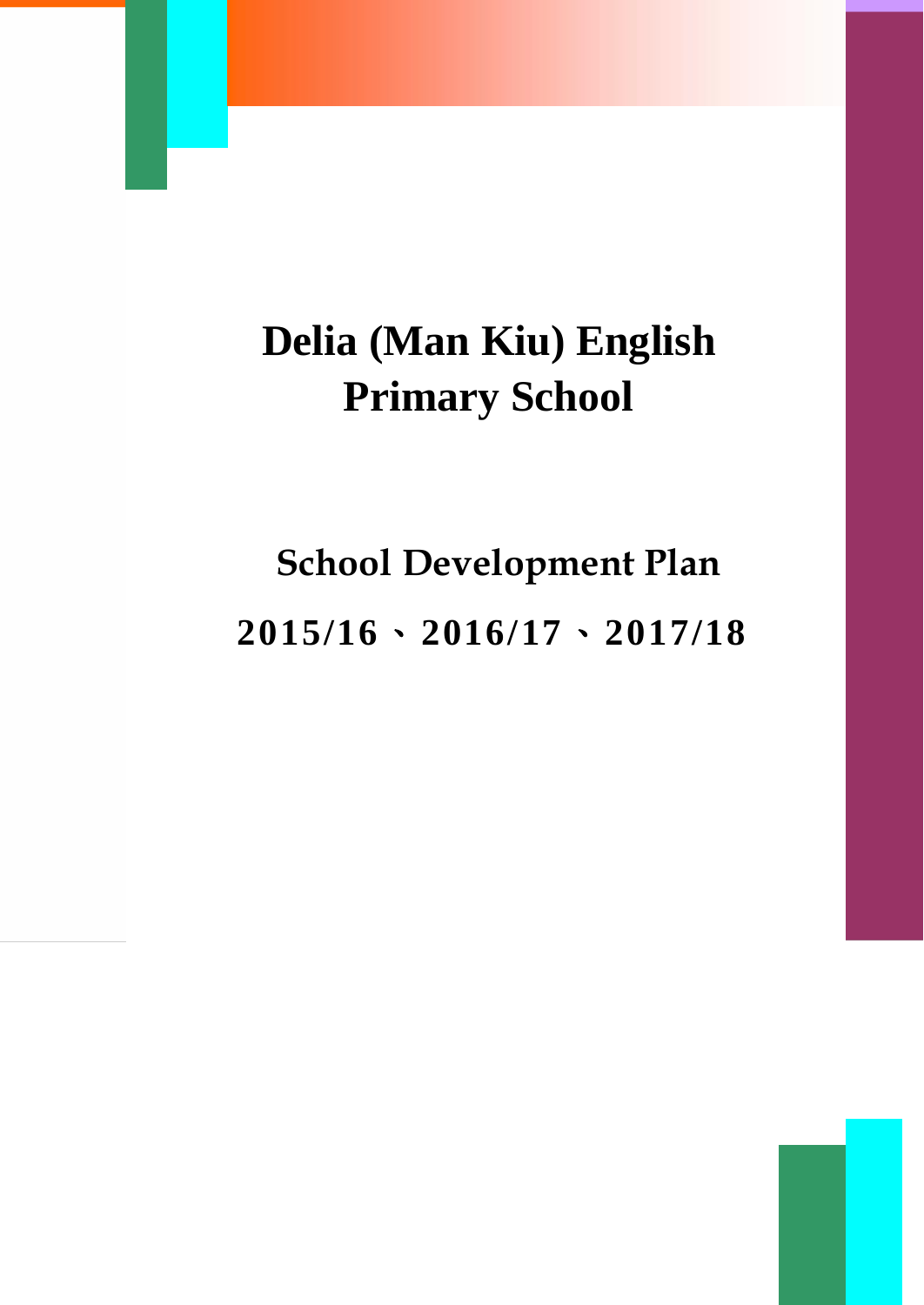## **Delia (Man Kiu) English Primary School**

### School Vision & Mission

#### **Vision and Mission:**

We envision Delia (Man Kiu) English Primary School to become "**OUR HOME**". Of which, students are **O**pen-minded, strive to **U**nderstand people of different cultures and places with mutual **R**espect. Thereafter, achieving a society of **H**armony is students' **O**bligation by fulfilling the virtues of **M**orality and **E**quality.

The school devotes to actualize the vision in accordance with the spirit of school motto "Harmony in Diversity". The school is committed to cater appropriate education for students with diverse needs in knowledge, skills and attitude, despite their ethnicities, beliefs and socioeconomic background.

### 抱負與使命:

「大家庭」是地利亞(閩僑)英文小學的辦學抱負,旨在培育學生以開放及互相尊重的態度 去了解並欣賞不同文化與地域的人。從而以責任感、道德心和平等觀來創造和諧社會。 學校本著「和而不同」的校訓精神,致力實現「大家庭」的辦學抱負。不論種族、信仰 和貧富,學校積極針對學生在知識、技能與人格等不同學習需要、為他們提供適切的培 養。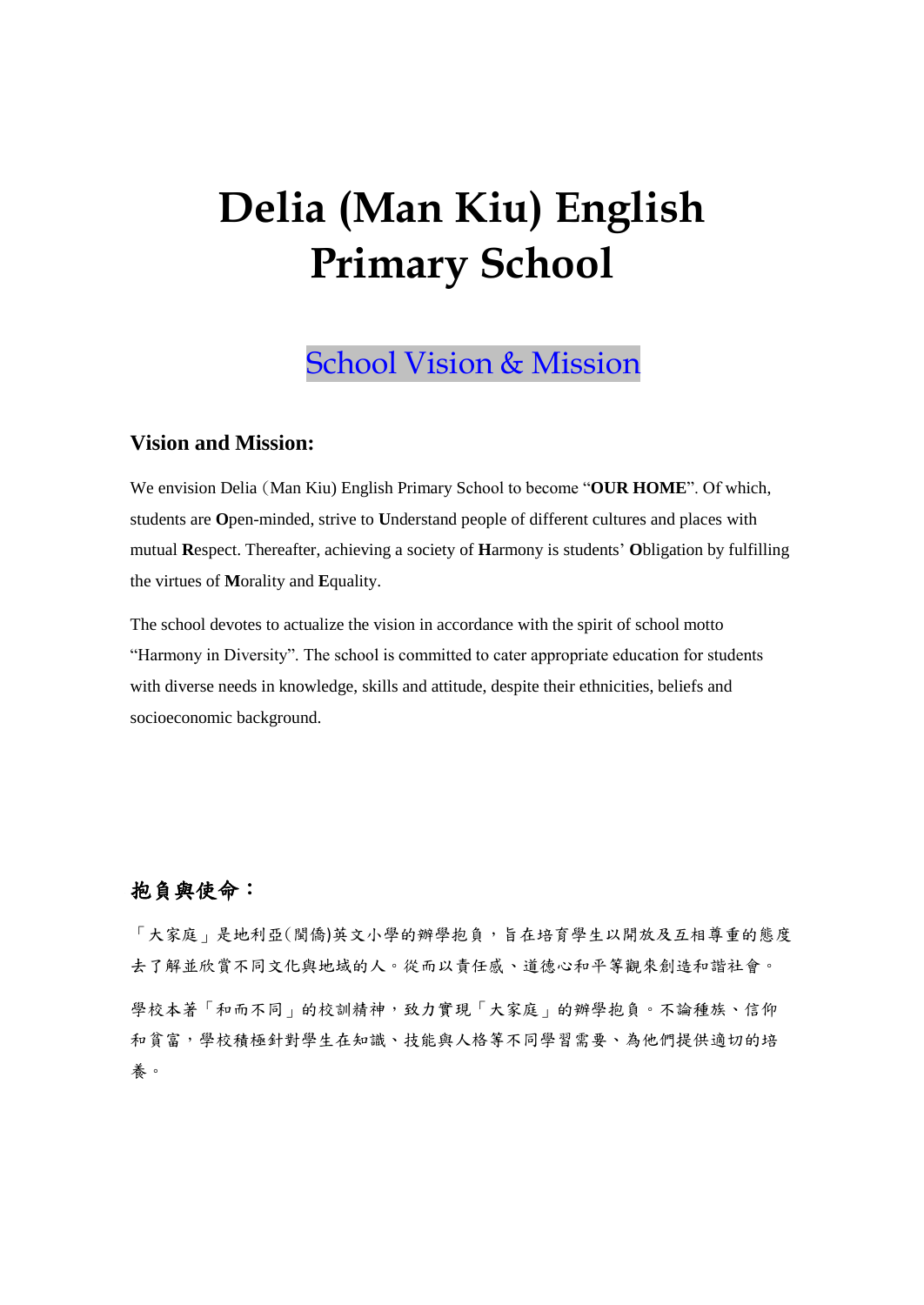| Major<br>(in order of priority)                      | <b>Expected Outcomes</b>                                                                    | <b>Strategies</b>                                                                                                                                   | <b>Time Scale</b>             |       |       |  |
|------------------------------------------------------|---------------------------------------------------------------------------------------------|-----------------------------------------------------------------------------------------------------------------------------------------------------|-------------------------------|-------|-------|--|
|                                                      |                                                                                             |                                                                                                                                                     | (Please insert $\checkmark$ ) |       |       |  |
|                                                      |                                                                                             |                                                                                                                                                     | 15/16                         | 16/17 | 17/18 |  |
| 1. Enhance effectiveness of<br>learning and teaching | 1.1 enhance school-based<br>curriculum to improve<br>learning and teaching<br>effectiveness | 1.1.1 review and evaluate school-based curriculum<br>developed for KS2. To plan, design and implement<br>school-based curriculum developed for KS1. | $\checkmark$                  |       |       |  |
|                                                      |                                                                                             | 1.1.2 plan the student-centered learning objectives and<br>expected learning outcomes for each teaching unit                                        | $\checkmark$                  |       |       |  |
|                                                      |                                                                                             | 1.1.3 conduct the curriculum evaluation for each subject                                                                                            | $\checkmark$                  | ✓     |       |  |
|                                                      | 1.2 enhance teachers'<br>professional knowledge                                             | 1.2.1 enhancing teachers' professional knowledge<br>through lesson observation and sharing                                                          | $\checkmark$                  |       |       |  |
|                                                      |                                                                                             | 1.2.2 to strengthen activities for professional<br>development, e.g. co-planning lessons, class<br>observation, and professional sharing            | $\checkmark$                  | ✓     |       |  |
|                                                      |                                                                                             | 1.2.3 enhance teachers' ability on using e-learning<br>resources and multimedia teaching materials to improve<br>students' learning                 | $\checkmark$                  | ✓     |       |  |
|                                                      | 1.3 enhance students'<br>learning motivation and<br>self-learning                           | 1.3.1 develop students' self-learning ability through<br>fostering their skills on project work                                                     | $\checkmark$                  |       |       |  |
|                                                      |                                                                                             | 1.3.2 use e-learning as a tool to enhance students'<br>learning effectiveness                                                                       | $\checkmark$                  | ✓     |       |  |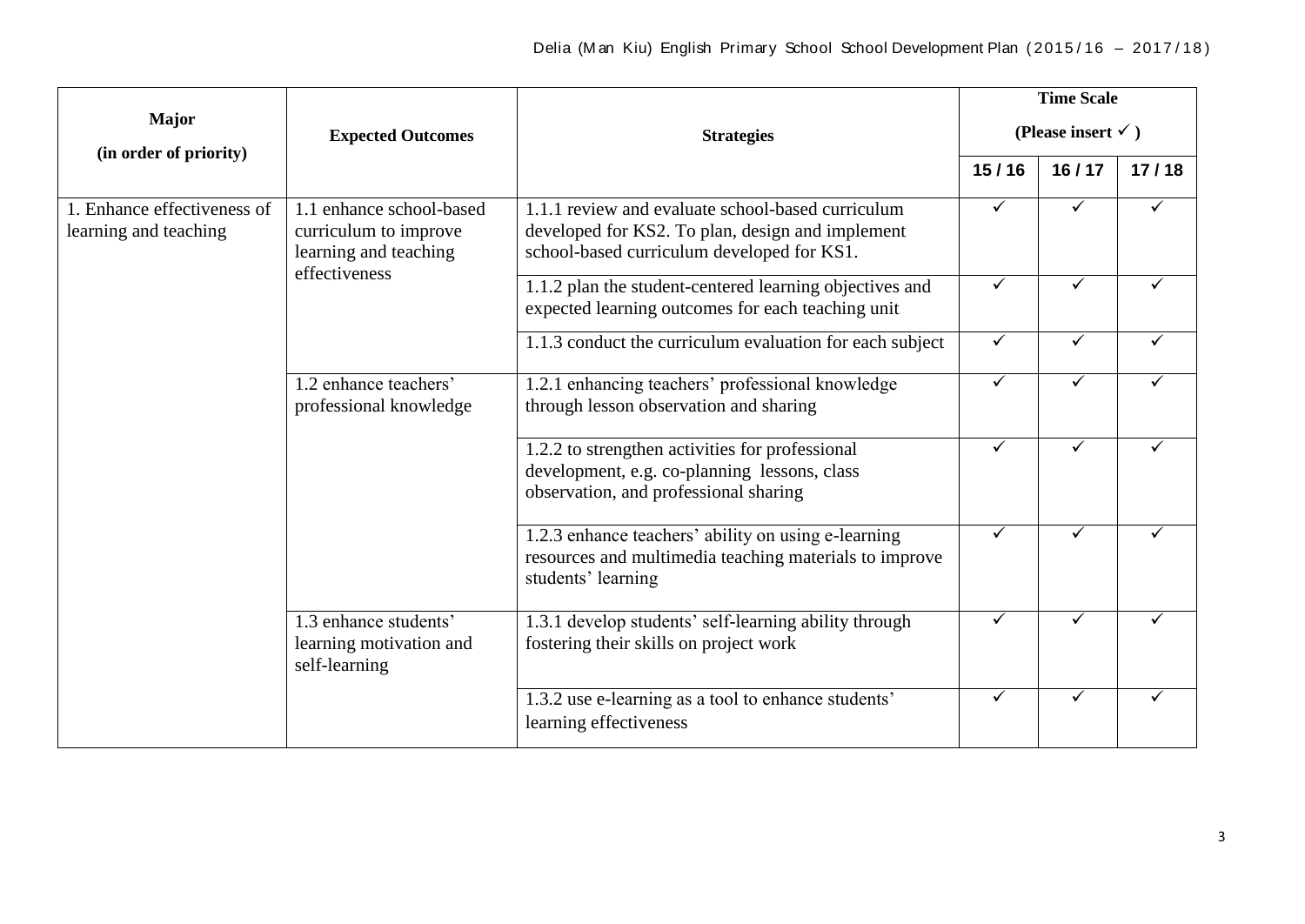|                                               |                                                                                   |                                                                                                                                     | <b>Time Scale</b>             |       |       |
|-----------------------------------------------|-----------------------------------------------------------------------------------|-------------------------------------------------------------------------------------------------------------------------------------|-------------------------------|-------|-------|
| <b>Major</b><br>(in order of priority)        | <b>Expected Outcomes</b>                                                          | <b>Strategies</b>                                                                                                                   | (Please insert $\checkmark$ ) |       |       |
|                                               |                                                                                   |                                                                                                                                     | 15/16                         | 16/17 | 17/18 |
| 2. Establish students' healthy<br>school life | 2.1 develop knowledge and<br>practical skills of students'<br>healthy school life | 2.1.1 To plan the themes of development and<br>direction of the health habits in school                                             | $\checkmark$                  |       |       |
|                                               |                                                                                   | 2.1.2To review related content and learning<br>activities and curriculum integration,<br>construction and health education students | ✓                             |       |       |
|                                               |                                                                                   | 2.1.3 To plan healthy school progress and<br>content, conduct and evaluation                                                        | $\checkmark$                  |       |       |
|                                               | 2.2 Development and promotion<br>of health education activities                   | 2.2.1 All subject panels plan the themes and<br>direction, setting goals and teaching<br>activities in health education             | $\checkmark$                  |       |       |
|                                               |                                                                                   | 2.2.2 To promote healthy information in the<br>morning ceremony and thematic weeks                                                  | $\checkmark$                  |       |       |